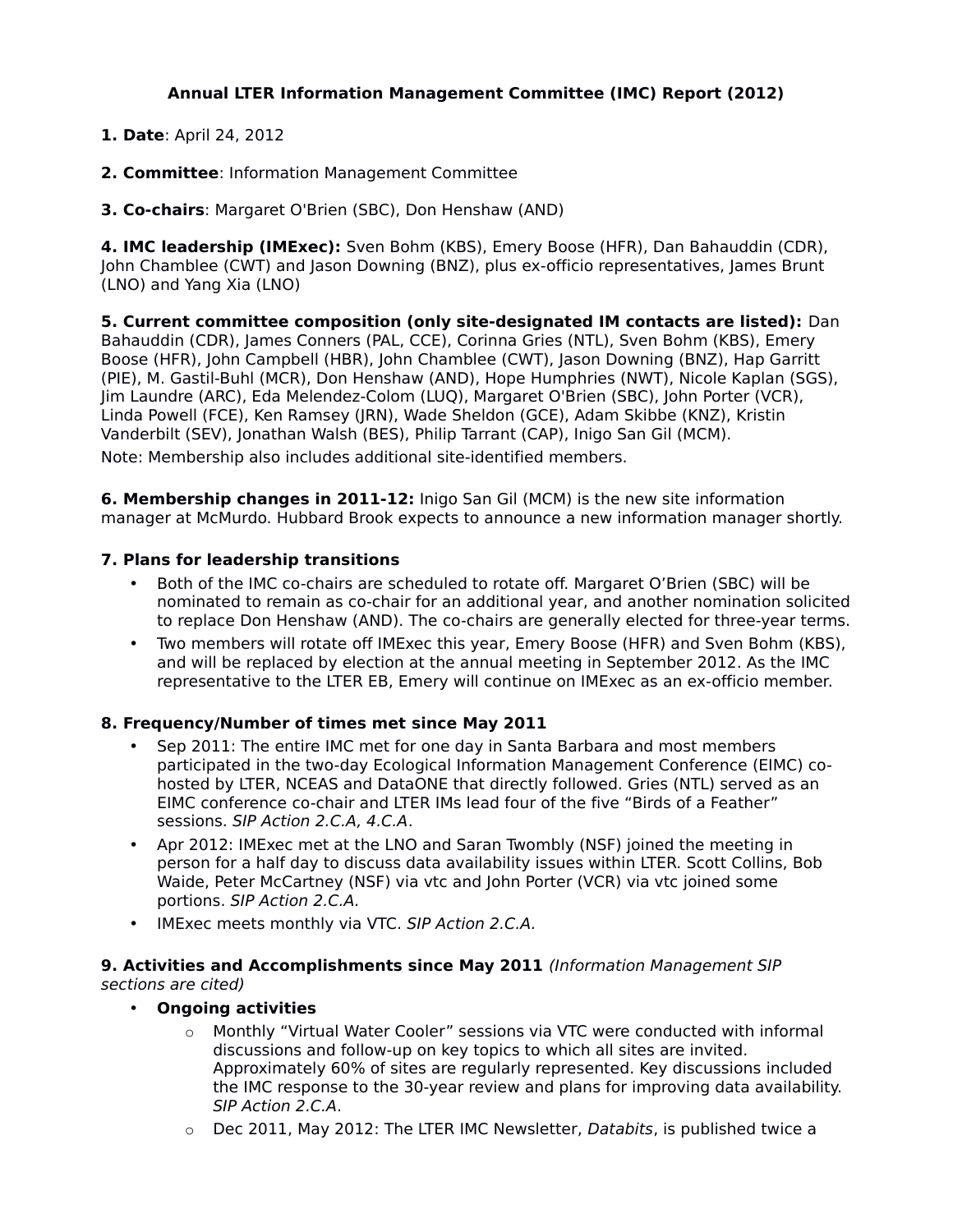year, [http://databits.lternet.edu.](http://databits.lternet.edu/) Rotating editors: Chamblee (CWT), Valentine (AND), Skibbe (KNZ) SIP Action 2.C.A.

- o The IMC website, [http://intranet.lternet.edu/im,](http://intranet.lternet.edu/im) which documents all committee activities, is structured and maintained (chair: Corinna Gries). SIP Action 2.C.B.
- **LNO-Funded Production Workshops / IM Compensation supporting Working Groups**
	- $\circ$  June 2011: The Web Services working group met to redesign the LTER personnel database and make available for all sites and the LNO to use via a web service interface. 2011: IM compensation was provided to Mason Kortz (CCE) to build the web service. SIP Action 3.A.A, SIP Action 5.A.C.
	- $\circ$  2011: IM compensation was provided to O'Brien (SBC) for development of the LTER EML Compliance Checker and communication to broader communities on EML. SIP Action 1.B.A, 2.B.D, 4.C.A.
	- $\circ$  2011: IM compensation was provided to Jamie Hollingsworth (BNZ) to complete and implement a dynamic mapping tool, the Interactive Cartographic Almanac. SIP Action 2.A.A, 3.A.A.
	- $\circ$  Nov 2011: Begin Phase II of LTERmapS project, to create a consistent map representation of data across sites. Organizer: T. Valentine (AND). SIP Action 2.A.A, 3.A.A.
	- o Feb 2012: Prototype workflows and develop best practices for designing workflow scripts for the NIS. Chairs: Gries (NTL) and Wade Sheldon (GCE), SIP Action 3.B.A, SIP Action 5.B.B.
	- $\circ$  Mar 2012: Produce a comprehensive set of consistency checks to assure that LTER data packages meet a standard of high quality. Chair: O'Brien (SBC). SIP Action 1.B.A, 2.B.C, 2.B.D.
	- $\circ$  Apr 2012: Redesign SiteDB to facilitate the integration of value-added databases, e.g., ClimDB/HydroDB, into the NIS framework. Chair: Henshaw (AND) SIP Action 2.A.A, 3.A.A.

#### • **Site-initiated activities using NSF IM supplements**

- SensorNIS (Oct 2011): This workshop was organized by Henshaw (AND), Lindsey Rustad (HBR), and Gries (NTL) and held at Hubbard Brook. Thirty representatives from 20 LTER sites were among the 72 total participants. The workshop focused on the emerging roles of environmental sensor technology and management in providing high quality, near real-time data on the physical, chemical, and biological properties of ecosystems. SIP Action 1.B.A, 2.A.A.
- o GeoNIS (Feb 2012): Theresa Valentine (AND) organized eleven LTER Geospatial Information specialists and met at the University of Colorado-Boulder to develop practices and methods for introducing GIS data into the LTER NIS. SIP Action 2.A.A, 3.A.A.

## • **LNO-funded Training Workshops / Tiger Team Activities**

- $\circ$  Nov 2011: Train sites on the adoption of Drupal Ecological Information Management System (DEIMS) to enable consistent EML preparation for data integration into the NIS. Organizer: San Gil (MCM). SIP Action 2.B.C., SIP Action 5.A.A, SIP Action 5.A.B.
- $\circ$  Nov 2011: Develop ecological informatics training modules for graduate student and other researchers. Chair: Corinna Gries (NTL), SIP Action 2.C.A
- $\circ$  May 2012: Hands-on training on software tools for managing sensor data including DataTurbine, R, Kepler, CUAHSI ODM, GCE Toolbox, NEON. At least 17 LTER sites are represented. Organizers: Henshaw (AND), Gries (NTL), Matt Jones (NCEAS). SIP Action 4.C.C, 5.A.C.
- o Ongoing: Several IMC members assisted NIS development through Tiger Team Participation, [http://nis.lternet.edu.](http://nis.lternet.edu/) M. Gastil-Buhl (MCR) is the Tiger Team coordinator and liaison to NIS developers. Active teams included Metadata